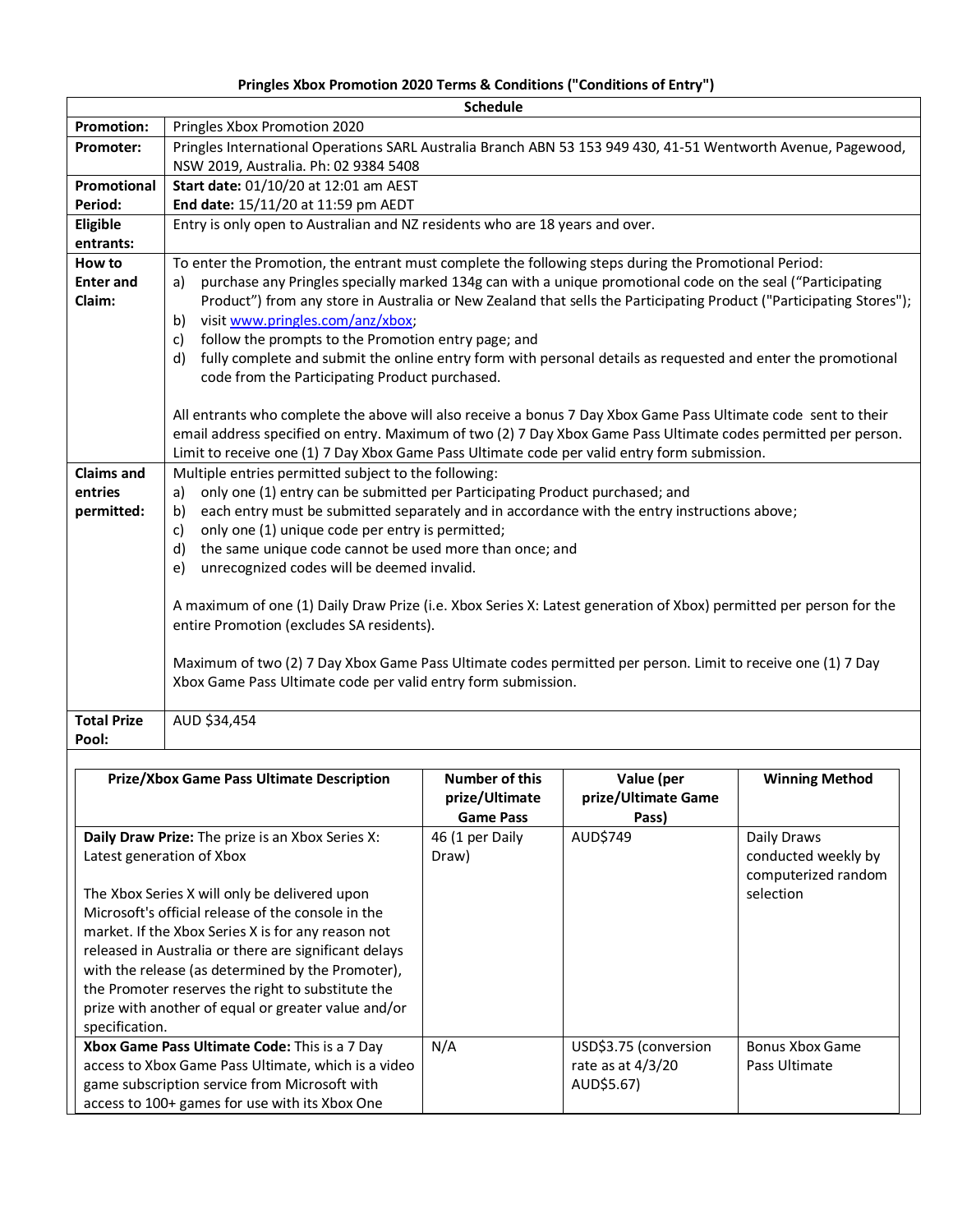| console and Windows 10. The Xbox Game Pass<br>Ultimate includes all the benefits of Xbox Live Gold |                                                                                                                                                                                                                             |                         |  |  |  |  |
|----------------------------------------------------------------------------------------------------|-----------------------------------------------------------------------------------------------------------------------------------------------------------------------------------------------------------------------------|-------------------------|--|--|--|--|
|                                                                                                    | (the online membership service) and Xbox Game                                                                                                                                                                               |                         |  |  |  |  |
|                                                                                                    | Pass (Microsoft's video game subscription service)                                                                                                                                                                          |                         |  |  |  |  |
| for both Xbox and PC.                                                                              |                                                                                                                                                                                                                             |                         |  |  |  |  |
|                                                                                                    |                                                                                                                                                                                                                             |                         |  |  |  |  |
|                                                                                                    | Maximum of two (2) x 7 Day Xbox Game Pass                                                                                                                                                                                   |                         |  |  |  |  |
|                                                                                                    | Ultimate permitted per person. Limit one (1) 7 Day                                                                                                                                                                          |                         |  |  |  |  |
|                                                                                                    | Xbox Game Pass Ultimate per entry submission.<br>The Daily Draw winners will be contacted by email within two (2) business days of the draw. The Daily Draw winners                                                         |                         |  |  |  |  |
| Winner<br>notification:                                                                            | will be published at www.pringles.com/anz/xbox by the date specified below.                                                                                                                                                 |                         |  |  |  |  |
|                                                                                                    |                                                                                                                                                                                                                             |                         |  |  |  |  |
|                                                                                                    | <b>Draw Date</b>                                                                                                                                                                                                            | <b>Publication Date</b> |  |  |  |  |
|                                                                                                    | 07/10/20 (4 Daily Draws)                                                                                                                                                                                                    | 27/10/20                |  |  |  |  |
|                                                                                                    | 14/10/20 (7 Daily Draws)                                                                                                                                                                                                    | 03/11/20                |  |  |  |  |
|                                                                                                    | 21/10/20 (7 Daily Draws)                                                                                                                                                                                                    | 10/11/20                |  |  |  |  |
|                                                                                                    | 28/10/20 (7 Daily Draws)                                                                                                                                                                                                    | 17/11/20                |  |  |  |  |
|                                                                                                    | 04/11/20 (7 Daily Draws)                                                                                                                                                                                                    | 24/11/20                |  |  |  |  |
|                                                                                                    | 11/11/20 (7 Daily Draws)                                                                                                                                                                                                    | 24/11/20                |  |  |  |  |
| <b>Prize</b>                                                                                       | 18/11/20 (7 Daily Draws)<br><b>Daily Draw Prize:</b>                                                                                                                                                                        | 01/12/20                |  |  |  |  |
| <b>Fulfilment</b>                                                                                  | Prize fulfilment is dependent on the Microsoft's global launch of Xbox Series X Console. The current estimated                                                                                                              |                         |  |  |  |  |
|                                                                                                    | launch time is during the holiday period of 2020 (Nov/Dec). Should there be any changes in Microsoft's release                                                                                                              |                         |  |  |  |  |
|                                                                                                    | schedule, these changes will consequently affect prize fulfilment to consumers.                                                                                                                                             |                         |  |  |  |  |
|                                                                                                    |                                                                                                                                                                                                                             |                         |  |  |  |  |
|                                                                                                    | Winner will be notified of the schedule of prize fulfilment once Xbox Series X has been released in the market.                                                                                                             |                         |  |  |  |  |
|                                                                                                    |                                                                                                                                                                                                                             |                         |  |  |  |  |
|                                                                                                    | Xbox Game Pass Ultimate Code Redemption:<br>Xbox Game Pass Ultimate Codes can be redeemed at http://microsoft.com/redeem. If the entrant is already an                                                                      |                         |  |  |  |  |
|                                                                                                    |                                                                                                                                                                                                                             |                         |  |  |  |  |
|                                                                                                    | Xbox Game Pass or Xbox Live Gold member, any days remaining on their membership(s) will be converted to an<br>Xbox Game Pass Ultimate using a conversion ratio. Future code redemptions are also subject to this conversion |                         |  |  |  |  |
|                                                                                                    | ratio. All conversions to XBOXGame Pass Ultimate are final.                                                                                                                                                                 |                         |  |  |  |  |
|                                                                                                    |                                                                                                                                                                                                                             |                         |  |  |  |  |
|                                                                                                    | Limit: 2 per Xbox Game Pass Ultimate Codes per person/account.                                                                                                                                                              |                         |  |  |  |  |
|                                                                                                    | Only one (1) Xbox Game Pass Ultimate Code can be redeemed at any one (1) time.                                                                                                                                              |                         |  |  |  |  |
|                                                                                                    |                                                                                                                                                                                                                             |                         |  |  |  |  |
|                                                                                                    | Xbox Game Pass Ultimate Codes must be redeemed by 15 March 2021.                                                                                                                                                            |                         |  |  |  |  |
|                                                                                                    |                                                                                                                                                                                                                             |                         |  |  |  |  |
|                                                                                                    | Note that active membership is required to play games and online multiplayer. Game catalog varies over time.                                                                                                                |                         |  |  |  |  |
|                                                                                                    | Downloadable Content ("DLC") sold separately; if a game is removed from Xbox Ultimate Game Pass or the<br>membership ends, entrants will need to purchase the game separately to use the DLC. Details and system            |                         |  |  |  |  |
|                                                                                                    | requirements at www.xbox.com/gamepass.                                                                                                                                                                                      |                         |  |  |  |  |
|                                                                                                    |                                                                                                                                                                                                                             |                         |  |  |  |  |
|                                                                                                    | See clause 26 below for further terms and conditions.                                                                                                                                                                       |                         |  |  |  |  |
| <b>Unclaimed</b>                                                                                   | Daily Draw Prizes must be claimed by 17/02/21 at 02:30 pm AEDT. In the event of an unclaimed or un-won Daily                                                                                                                |                         |  |  |  |  |
| <b>Prizes:</b>                                                                                     | Draw Prize, the prize will be redrawn in the one (1) re-draw on 18/02/21 at 02:30 pm AEDT at Tactics Marketing,                                                                                                             |                         |  |  |  |  |
|                                                                                                    | Unit 6, 106 Old Pittwater Road, Brookvale NSW 2100, Australia. The winners of Daily Draw Prizes from the redraw<br>will be notified by email within two (2) business days of the redraw and published at                    |                         |  |  |  |  |
|                                                                                                    | https://www.pringles.com/au/home.html by 04/03/21.                                                                                                                                                                          |                         |  |  |  |  |
|                                                                                                    |                                                                                                                                                                                                                             |                         |  |  |  |  |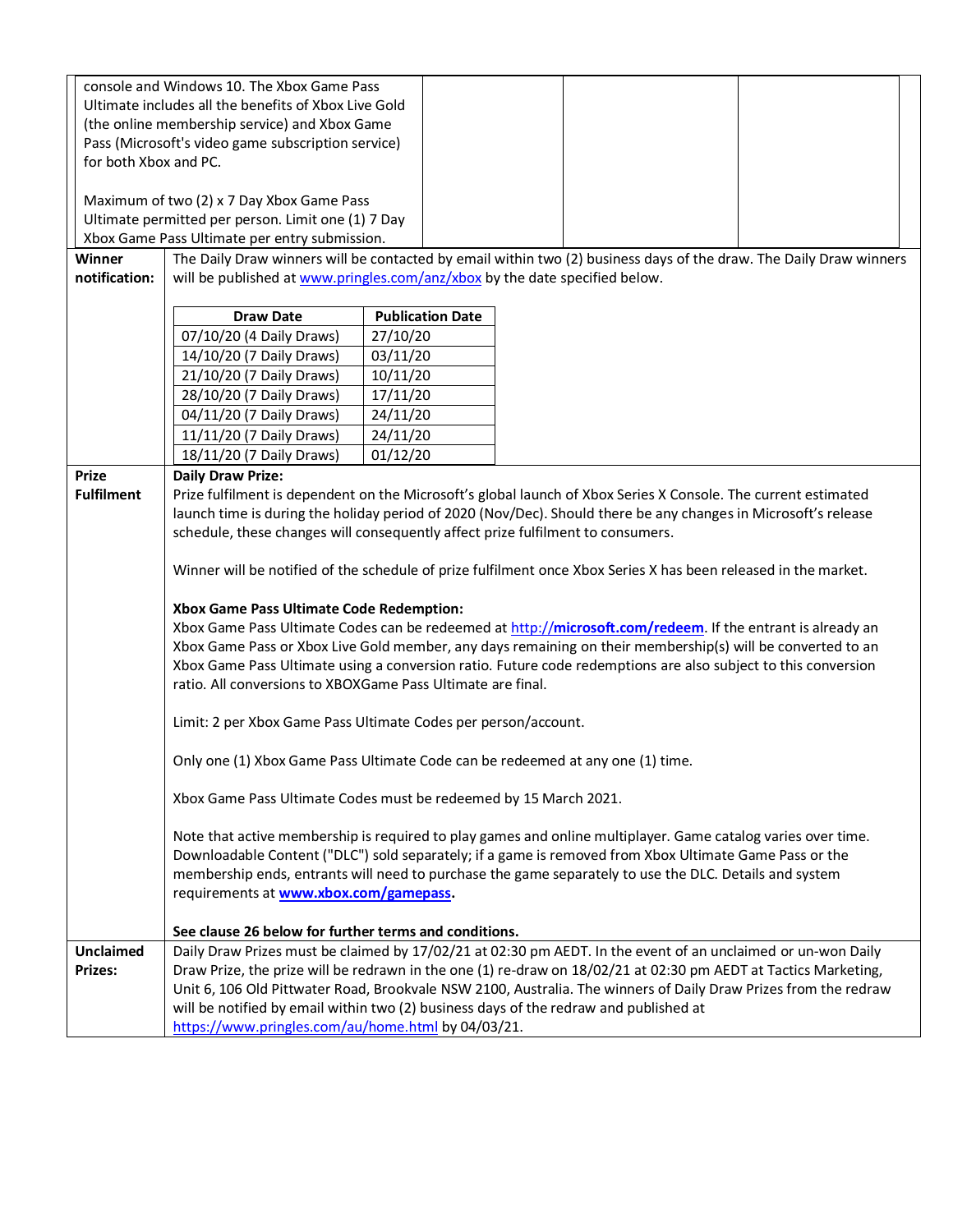- 1. The entrant agrees and acknowledges that they have read these Conditions of Entry (and Schedule) and that entry into the Promotion is deemed to be acceptance of these Conditions of Entry (and Schedule). Any capitalized terms used in these Conditions of Entry have the meaning given in the Schedule, unless stated otherwise.
- 2. The Promotion commences on the Start Date and ends on the End Date ("Promotional Period"). Entries are deemed to be received at the time of receipt by the Promoter and not at the time of transmission or deposit by the entrant. Records of the Promoter and its agencies are final and conclusive as to the time of receipt.
- 3. Valid and eligible entries will be accepted during the Promotional Period.
- 4. Employees (and their immediate family members) of the Participating Stores, agencies/companies directly associated with the conduct of this Promotion, the Promoter, its distributors, suppliers, subsidiary companies/businesses and associated companies and agencies are not eligible to enter. "Immediate family member" means any of the following: spouse, exspouse, de-facto spouse, child or step-child (whether natural or by adoption), parent, step-parent, grandparent, stepgrandparent, uncle, aunt, niece, nephew, brother, sister, step-brother, step-sister or 1st cousin.

## 5. Draws:

a) There will be one (1) draw for entries received each day of the Promotional Period for a total of forty-six (46) Daily Draws. Subject to the starting and closing time of the Promotional Period, entries into each Daily Draw will open and close each day based on AEST/AEDT (as applicable in NSW), for the duration of the Promotional Period. Daily Draws for each week will be conducted on the following Wednesday, as outlined below. All Daily Draws will take place at Tactics Marketing, Unit 6, 106 Old Pittwater Road, Brookvale NSW 2100, Australia at 02:30 pm AEDT. For the removal of doubt, no draws will be conducted during weekends or on public holidays in NSW, Australia. Non-winning entries in each Daily Draw will not be entered into any subsequent Daily Draw/s. In the event that there are no entries received for a Daily Draw the prize for that Daily Draw will be awarded in the redraw.

| <b>Daily Draws</b> | <b>Corresponding Entry Dates</b> | <b>Draw Date/Time</b>    |
|--------------------|----------------------------------|--------------------------|
| $1 - 4$            | $01/10/20 - 04/10/20$            | 07/10/20 (4 Daily Draws) |
| $5 - 11$           | $05/10/20 - 11/10/20$            | 14/10/20 (7 Daily Draws) |
| $12 - 18$          | $12/10/20 - 18/10/20$            | 21/10/20 (7 Daily Draws) |
| $19 - 25$          | $19/10/20 - 25/10/20$            | 28/10/20 (7 Daily Draws) |
| $26 - 32$          | $26/10/20 - 01/11/20$            | 04/11/20 (7 Daily Draws) |
| $33 - 39$          | $02/11/20 - 08/11/20$            | 11/11/20 (7 Daily Draws) |
| $40 - 46$          | $09/11/20 - 15/11/20$            | 18/11/20 (7 Daily Draws) |

- b) The first valid entry drawn in each Daily Draw will win the Daily Prize specified in the Schedule above.
- c) The Promoter may draw reserve winners in case of ineligible or invalid entries.
- d) The Promoter will ensure each draw is open for public scrutiny and anyone may witness the draw on request. The winner of a drawn prize is determined by chance.
- 6. All reasonable attempts will be made to contact each winner.
- 7. If any winner chooses not to take their prize (or is unable to) or does not take or claim a prize by the time specified by the Promoter, or is unavailable, they forfeit the prize and the Promoter is not obliged to substitute the prize.
- 8. Where entry is allowed by purchase or subscription, the cost of the product or service is no greater than the cost would be without the opportunity to participate in the Promotion.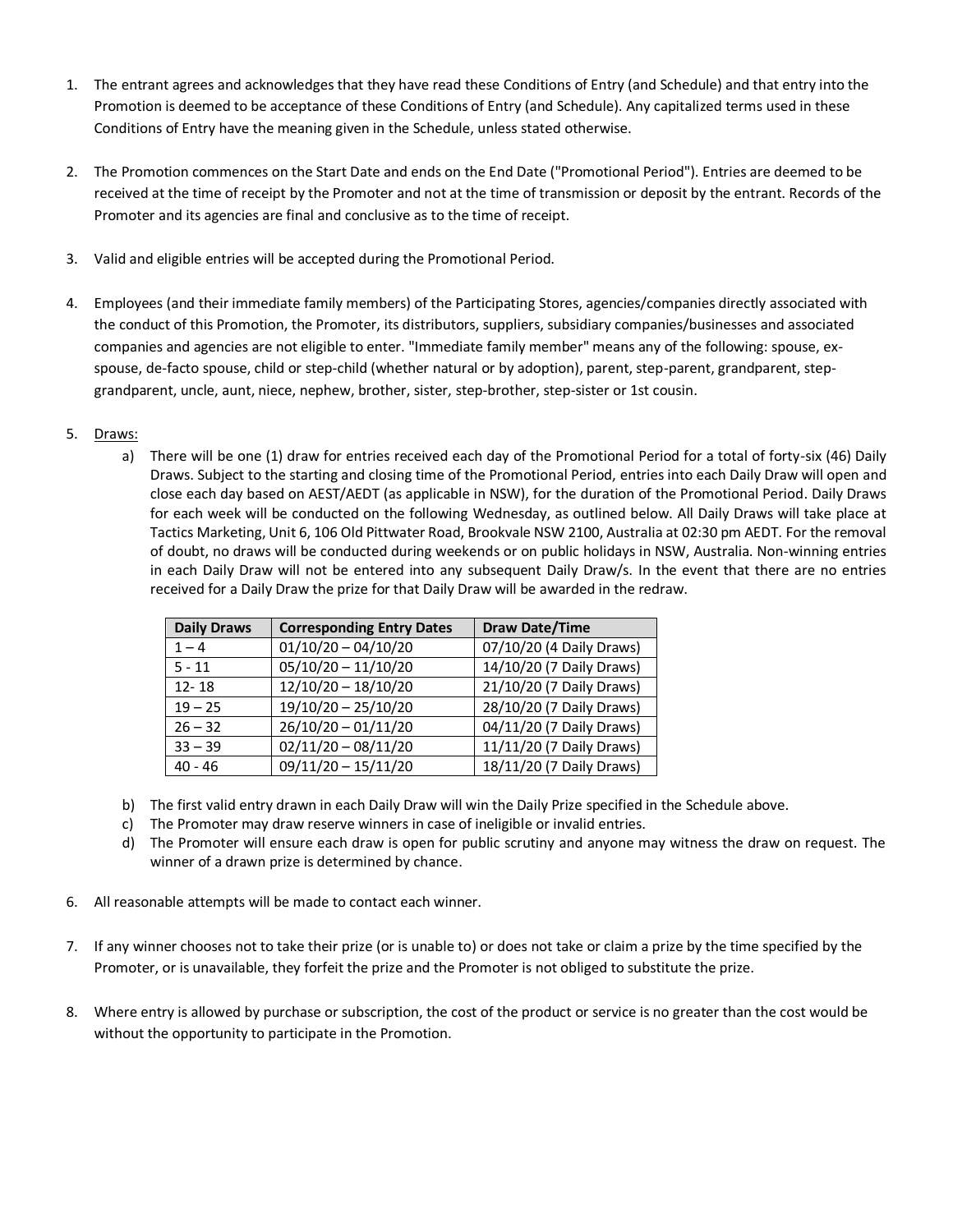- 9. The stated value of the prizes is the estimated recommended retail value (including GST) in Australia provided by the supplier and is correct as at 04/09/20. (inclusive of any applicable local sales tax or consumption tax or its similar forms of tax) at the date of printing. The Promoter accepts no responsibility for any variation in the value of the prizes after that date.
- 10. No part of a prize is exchangeable, redeemable for cash or any other prize or transferable, unless otherwise specified in writing by the Promoter.
- 11. If a prize (or portion of a prize) is unavailable the Promoter reserves the right to substitute the prize (or that portion of the prize) to a prize of equal or greater value and/or specification, subject to any written directions of a regulatory authority.
- 12. No entry fee is charged by the Promoter to enter the Promotion. Where entry is allowed online, there is no additional cost to enter the Promotion other than any cost paid by the entrant to access the website or social media platform of entry via their Internet service provider.
- 13. Each prize will be awarded to the person named in the entry and any entry that is made on behalf of an entrant or by a third party will be invalid. If there is a dispute as to the identity of an entrant or winner, the Promoter reserves the right, in its sole discretion, to determine the identity of the entrant or winner.
- 14. Entrants' personal information will be collected by the Promoter. Personal information will be stored on the Promoter's database. The Promoter may use this information for future marketing purposes regarding its products, including contacting the entrant electronically. The Promoter is bound by its privacy policy and applicable privacy law as set out at [https://www.pringles.com/anz/privacy-policy.html.](https://www.pringles.com/anz/privacy-policy.html) The Promoter's privacy policy contains information about how the entrant may access, update and seek correction of the personal information the Promoter holds about them and how the entrant may complain about any potential breach by the Promoter of the applicable local privacy laws and how such complaints will be dealt with. The Promoter collects personal information about entrants to enable them to participate in this Promotion and may disclose the entrants' personal information to third parties including its contractors and agents, prize suppliers and service providers to assist in conducting this Promotion and to the State and Territory lottery departments in Australia as required under the relevant lottery legislation. If the entrant does not provide their personal information as requested, they may be ineligible to enter or claim a prize in the Promotion. The Promoter may transfer entrants' personal information to countries specified in the Promoter's privacy policies
- 15. For the purposes of public statements and advertisements, the Promoter may only publish the winner's surname, initial and State/Territory/Country or postcode of residence.
- 16. It is a condition of accepting the prize that a winner may be required to sign a legal release as determined by the Promoter in its absolute discretion, prior to receiving a prize.
- 17. If a prize is provided to the Promoter by a third party, the prize is subject to the terms and conditions of the third-party prize supplier ("Third Party Terms and Conditions") and the provision of the prize is the sole responsibility of the third party and not the Promoter. The Third-Party Terms and Conditions which apply to the prize at the time it is issued to the winner will prevail over these Conditions of Entry, to the extent of any inconsistency between the Third-Party Terms and Conditions and these Conditions of Entry. The Promoter accepts no responsibility or liability for any delay or failure by the third party to deliver the prize, any delay or failure relating to the prize itself or failure by the third party to meet any of its obligations in these Conditions of Entry or otherwise.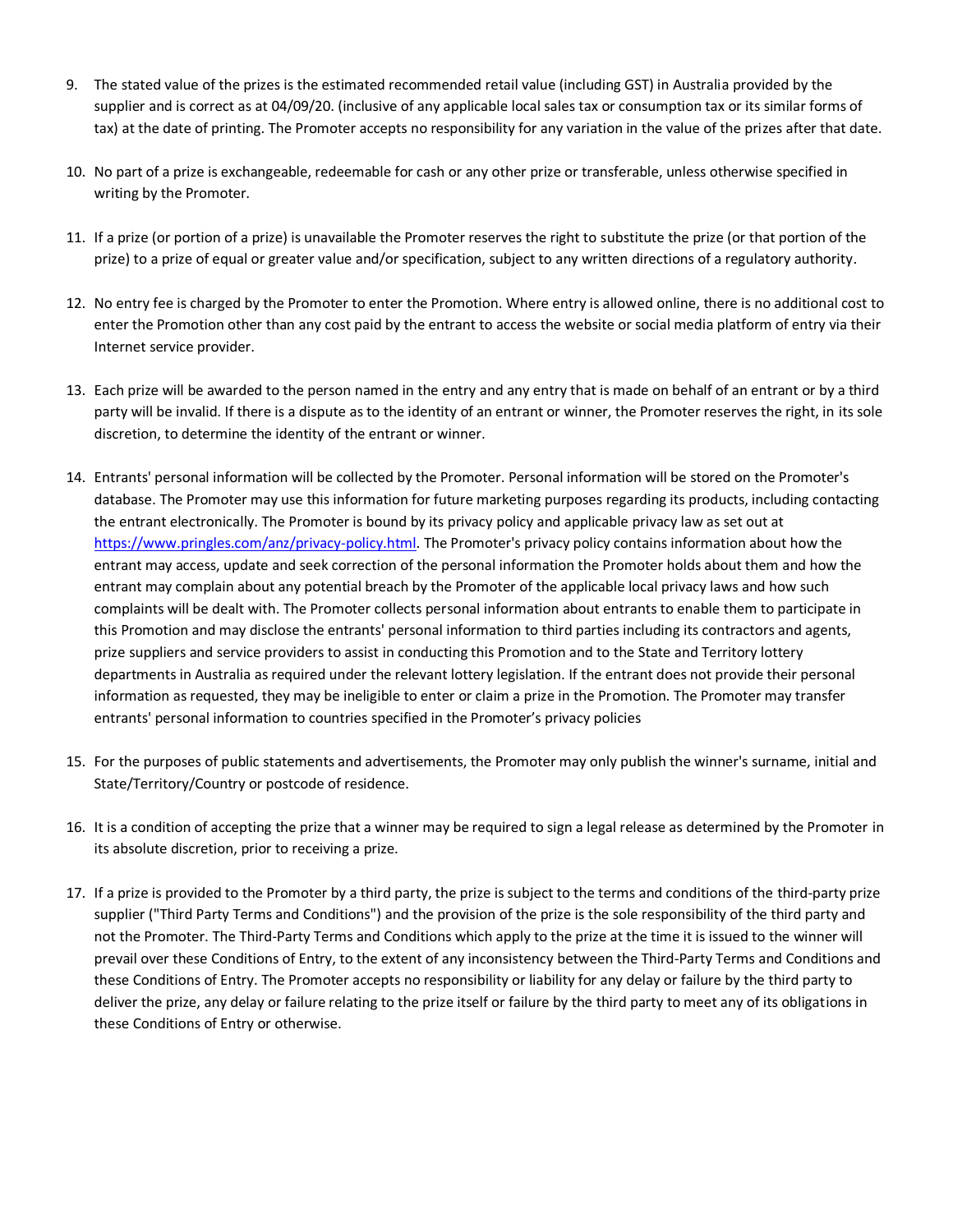- 18. Any guarantee or warranty given is in addition to any relevant statutory guarantees and warranties and nothing in these Conditions of Entry restricts, excludes or modifies or purports to restrict, exclude or modify any statutory consumer rights under any applicable local laws including any local consumer, contract and competition laws.
- 19. If for any reason any aspect of this Promotion is not capable of running as planned, including by reason of computer virus, communications network failure, bugs, tampering, unauthorized intervention, fraud, technical failure or any cause beyond the control of the Promoter, the Promoter may in its sole discretion cancel, terminate, modify or suspend the Promotion and invalidate any affected entries, or suspend or modify a prize, subject to State or Territory regulation.
- 20. The Promoter reserves the right, at any time, to validate and check the authenticity of entries and entrant's details (including an entrant's identity, age and place of residence). In the event that a winner cannot provide suitable proof as required by the Promoter to validate their entry, the winner will forfeit the prize in whole and no substitute will be offered. Incomplete, indecipherable, inaudible, incorrect and illegible entries, as applicable, will at the Promoter's discretion be deemed invalid and not eligible to win. Entries containing offensive or defamatory comments, or which breach any law or infringe any third party rights, including intellectual property rights, are not eligible to win. The use of any automated entry software or any other mechanical or electronic means that allows an individual to automatically enter repeatedly is prohibited and may render all entries submitted by that individual invalid.
- 21. The Promoter reserves the right to disqualify entries in the event of non-compliance with these Conditions of Entry. In the event that there is a dispute concerning the conduct of the Promotion, the decision of the Promoter is final and binding on each entrant and no correspondence will be entered into.
- 22. The Promoter and its associated agencies and companies will not be liable for any loss (including, without limitation, indirect, special or consequential loss or loss of profits), expense, damage, personal injury or death which is suffered or sustained (whether or not arising from any person's negligence or willful misconduct) in connection with this Promotion or accepting or using any prize (or recommendation), except for any liability which cannot be excluded by law (in which case that liability is limited to the minimum allowable by law).
- 23. The entrant will participate in and co-operate as required with all reasonable marketing and editorial activities relating to the Promotion, including (but not limited to) being recorded, photographed, filmed or interviewed and acknowledges that the Promoter may use any such marketing and editorial material without further reference or compensation to them.
- 24. The Promoter accepts no responsibility for any tax implications and the entrant must seek their own independent financial advice in regard to the tax implications relating to the prize or acceptance of the prize.
- 25. Failure by the Promoter to enforce any of its rights at any stage does not constitute a waiver of these rights.
- 26. Redemption of Ultimate Game Pass terms and conditions:
	- a. To be eligible to redeem an Xbox Game Pass Ultimate the entrant will need:
		- i. a valid Microsoft account; and
		- ii. access to either a Personal Computer ("PC") or an Xbox One console.
	- b. Redemption can only be done via a PC or directly through an Xbox One console.
	- c. DLC sold separately.
	- d. The Xbox Game Pass Ultimate can be redeemed via the Microsoft redemption portal (available online at [https://microsoft.com/redeem\)](https://urldefense.proofpoint.com/v2/url?u=https-3A__microsoft.com_redeem&d=DwMFAg&c=dPDDGlUGlJe7k2bognQ9ww&r=GcWBPnVL0LxwECo6dH_WFSVgpMmAar5ze5VEFTAlrMw&m=OaWDC7SgfpDaH3fxE78BM1cKlswYZVIkXosOTp_GX_E&s=UPX-ANUQvxtHrKelzoFjMkIHf78Xm30Fh-bSonVbVPk&e=). Each Xbox Game Pass Ultimate will be valid from the date the Xbox Game Pass Ultimate is issued to the customer however it must be redeemed a[t https://microsoft.com/redeem](https://urldefense.proofpoint.com/v2/url?u=https-3A__microsoft.com_redeem&d=DwMFAg&c=dPDDGlUGlJe7k2bognQ9ww&r=GcWBPnVL0LxwECo6dH_WFSVgpMmAar5ze5VEFTAlrMw&m=OaWDC7SgfpDaH3fxE78BM1cKlswYZVIkXosOTp_GX_E&s=UPX-ANUQvxtHrKelzoFjMkIHf78Xm30Fh-bSonVbVPk&e=) on or before J March 15, 2021. After this date, redemption is not possible.